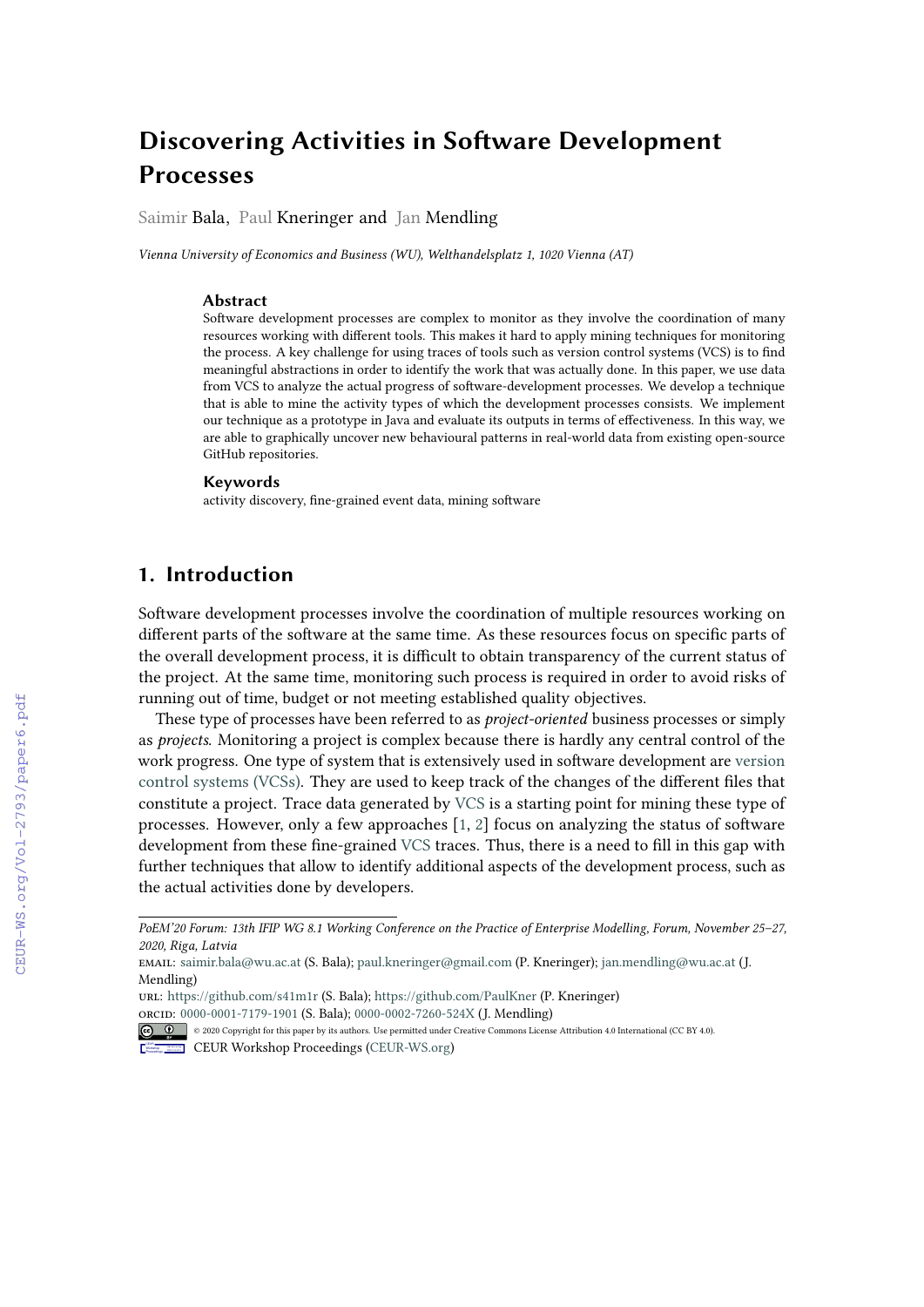In this paper, we provide a technique for capturing the progress of a project in such a way that it becomes clear what work activity is being done over time. We define fundamental concepts for representing these processes, upon which we develop a novel analysis technique. Our prototypical implementation of this technique is able to represent the status of the development process as well as the activity that is being done.

The rest of the paper is organized as follows. [Section 2](#page-1-0) details the problem, positions our contribution against existing literature, and defines the requirements for the design of the artifact that solves the stated problem. [Section 3](#page-3-0) defines preliminary concepts and presents the approach to mine the activities. [Section 4](#page-6-0) describes the implementation of the artifact and shows its application to real-world projects. [Section 5](#page-8-0) concludes the paper.

### <span id="page-1-0"></span>**2. Background**

**Problem description.** The problem discussed in this paper is the monitoring of software engineering projects. These projects present the following characteristics. First, they are hardly repetitive. That is, while best practices learned from one project endeavour can be reused, it is never the case that the project is rerun exactly in the same way. Second, they are worked on collaboratively by many participants who regularly document their progress in a semi-structured way. Third, the work is performed under clear constraints in terms of time, budget and quality. Fourth, the workflow does not follow an imperative process model and is not managed by a process engine. Fifth, despite the aforementioned limitations, project managers require transparency of the process in terms of being able to distinguish what kind of work activities where done when and by which resource. In this paper, we consider the terms "type-of-work" and "activity" as synonyms.

Project managers need tools that help them understand where the project is currently standing and how they have performed in retrospect. Being able to see what work was done and when opens up possibilities to understand inefficiencies about how the process was conducted. Moreover, managers need to access information in a timely manner. Therefore, a representation of progress over time is important. Theoretical models of the development process, such as the [Rational Unified Process \(RUP\),](#page-9-0) are useful for planning software projects but they fall short when it comes to monitoring.

Fortunately, software development projects store rich trace data. Participants (e.g., resources, users) use many tools for different purposes. A common tools is used in any professional software engineering project are [VCSs.](#page-9-0) These systems allow users to collaboratively work on the same project. They manage the different versions of files created by users at any point in time. As well, they keep track of all the changes done by resources at all times. These kind of systems represent a starting point for analyzing projects. As software projects may contain hundreds of thousands files, it becomes prohibitive to manually check what work was done in the project. This calls for automatic analyses and reporting.

Typical *activities* (i.e., type of work) traced by [VCSs](#page-9-0) fall under the categories Code, Documentation, Test, etc. Major [VCSs](#page-9-0) like Git and Subversion, do not provide direct support for understanding the activities executed by developers. However, these tools provide rich event logs which record all the changes made to any file. [Listing 1](#page-2-0) presents an excerpt of trace data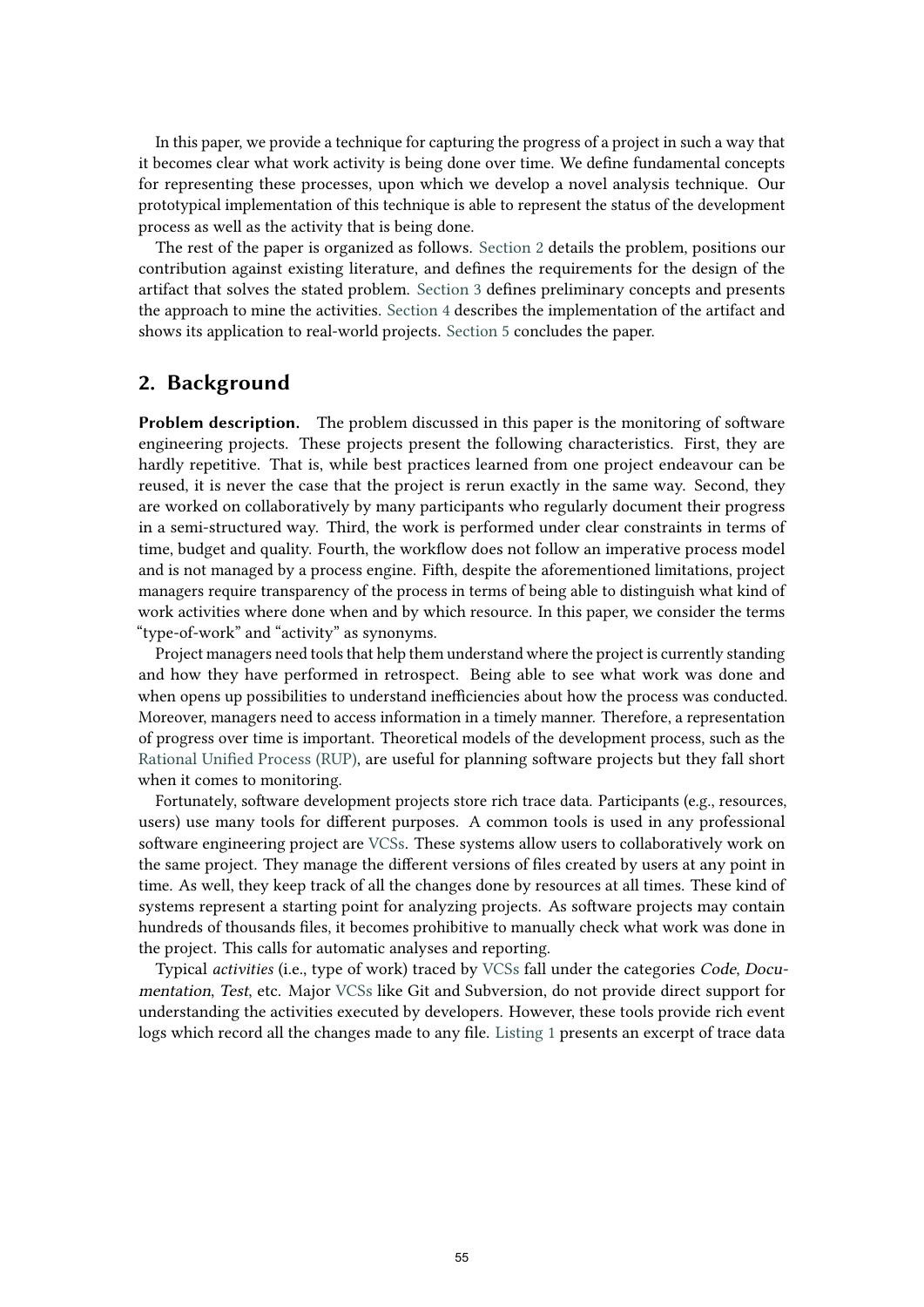from a publicly available GitHub repository. Specifically, the trace data shows information about two commits, which are activities performed by developers to save their work progress. These commits have a unique identifier and provide information about *i)* the author (i.e., the human resource who issued the commit); *ii)* the date (i.e., a timestamp recording the instant when the commit was made); *iii*) a natural-language textual description filled in by the author; and *iv)* a list of files that were either modified (M), added (A) or deleted (D).

Listing 1: Excerpt from VCS log data from git

```
commit b0346a47df142394da820e1e5d0f7e31b41a70d3
Author: s41m1r
Date: Wed Feb 4 13:05:14 2015 +0100
   Deleted TODOs
D MiningSVN/TODOs
M MiningSVN/src/reader/GITLogReader.java
commit 30c5e536e88501295aa3f226645953c69e8f3947
Author: s41m1r
Date: Wed Feb 4 15:31:05 2015 +0100
    Works with GIT (hopefully )
M MiningSVN/src/reader/GITLogReader.java
A MiningSVN/src/test/TestReadGIT.java
```
As real-life event logs may contain a large amount of commits, it is imperative to use automatic tools to discover the activities. While it is possible to take into account the commit messages and apply [Natural Language Processing \(NLP\)](#page-9-0) techniques to classify the various changes [\[3\]](#page-9-1), [Listing 1](#page-2-0) suggests that there are no guarantees that the textual descriptions are informative about the activity. For this reason, this work focuses on the type of file that was modified rather than relying on the commit comments.

Therefore, the problem is how to exploit low-level trace data for extracting project knowledge that is informative to the manager. We translate this problem into the following requirements. **RQ1. (Processing of [VCS](#page-9-0) event logs).** The prototype must extract valuable information from [VCS](#page-9-0) data.

**RQ2. (Identification of the activities).** The prototype shall classify what activity is done and when.

**RQ3. (Computation of KPIs).** The prototype shall provide [Key Performance Indicators \(KPIs\)](#page-9-0) that are understandable by project managers.

**RQ4. (Visualization of project status).** The prototype shall provide a high level overview of the project.

**Related work.** Literature related to the aforementioned requirements can be classified into two main groups: *(i)* software engineering; and *(ii)* business process management.

Contributions in *(i)* focus on event data generated by systems like [VCS,](#page-9-0) issue tracking, bug tracking, mail archives, etc. They mainly aim at either finding correlations between activities performed by resources and the artifacts in the repositories [\[4\]](#page-9-2) or at analyzing the evolution of changes over time [\[5\]](#page-9-3). These works typically provide powerful techniques that help with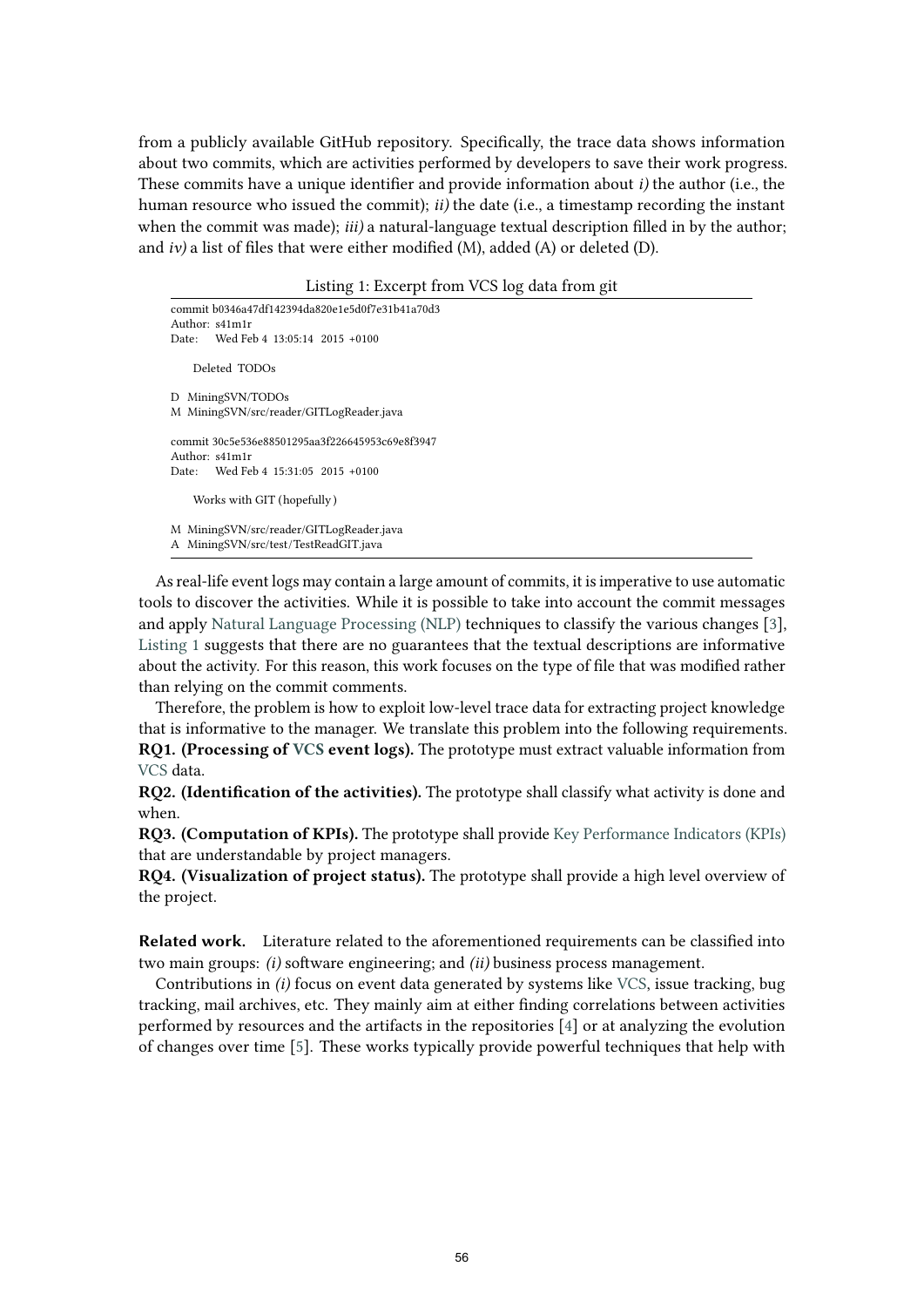processing events [\[6\]](#page-9-4) from software data and further abstracting them into coarse-grained activities [\[4,](#page-9-2) [7,](#page-9-5) [8\]](#page-9-6) and understanding type of work (i.e., activites) and [KPIs](#page-9-0) [\[9,](#page-9-7) [10\]](#page-9-8). While these works are fundamental in dealing with software repositories, they are typically process unaware. Therefore, do not provide a process representation.

Contributions in *(ii)* fall under the *process mining* umbrella. Typical approaches focus on transforming software development data in process-mining compatible event-logs [\[11,](#page-9-9) [12\]](#page-9-10), by making assumptions on what to consider as a case identifier. Other works focus on enabling process analytics on top of fine-grained events from evolving artifacts [\[13\]](#page-9-11). Finally, there are process-aware works that deal with software repositories. In particular, the work from [\[14\]](#page-9-12) analyses bug resolution processes and the work from [\[2\]](#page-9-13) uses [VCS](#page-9-0) data to analyse teams. Most of the techniques in the process mining area have specific requirements about their input (i.e., an event log with defined case, activity, and timestamp attributes). These works cannot be readily applied to data from software development [\[15\]](#page-9-14). In this paper, we focus on automatic identification of the activities based on file types as described in [\[9\]](#page-9-7). Moreover, this work is process aware and presents the data from a perspective which is more targetted towards project managers.

## <span id="page-3-0"></span>**3. Discovering software development process activities**

We developed a technique that takes as input an event log from [VCS](#page-9-0) and extracts visual insights as well as [KPIs](#page-9-0) about the development process. In the following, we describe the steps of our technique.

**Preprocess VCS log file.** The input of this phase is a log in the *unified diff format*, which is offered by major [VCSs](#page-9-0) such as Git and Subversion. The information retrieved by the [VCS](#page-9-0) is configurable by the user. More specifically, it is possible to obtain the basic information shown in [Listing 1](#page-2-0) along with details on the differences among versions of the same file (i.e., which and how many lines changed from version 1 to version 2 of file X). In order to extract such information, the raw event log is parsed. We used the parser from [\[16\]](#page-9-15). This parser generates events which are then stored into a [Database Management System \(DBMS\)](#page-9-0) for further processing.

From a log event, we extract the following entities: *i)* Project; *ii)* User; *iii)* Commit; *iv)* File; and *v*) Edit. *Project* represents the software project at hand. By including this entity in the data model, we can gather data over multiple projects and store them in the same database. User is the user who performs change operations on the files. Commit represents the status of the repository at a given point in time. Commits must contain a revision number, a timestamp and the user who issued them. File is a single file of the repository identified by its full path. Edit captures the change as numbers of lines added to or removed from a file. This step fulfills **RQ1**.

**Classify activities.** Having the data stored in a [DBMS,](#page-9-0) enables us to run several analyzes already at this level by simply issuing SQL queries. For example, we can obtain all changes that happened to single files during their lifetime. For the scope of this work, we collect all the file paths, all the changes that happened to files, the amount of change in terms of [lines of](#page-9-0)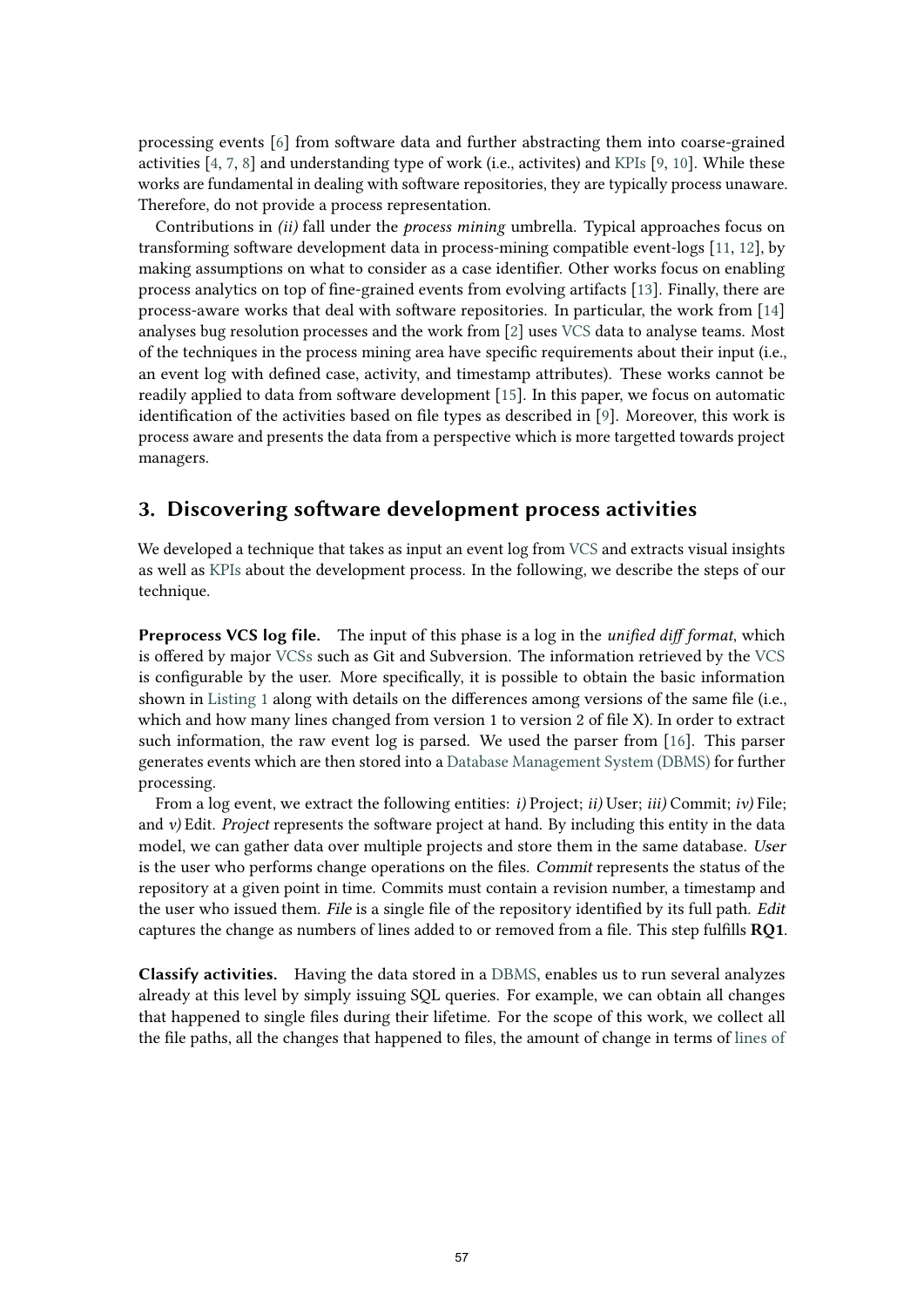[code \(LOC\),](#page-9-0) the type of change (e.g., addition, modification, deletion), the commit identifier, and the user who did the change. Next, we automatically categorize the type of change. For this, we apply regular expressions on path attribute in accordance to the classes provided in [\[9\]](#page-9-7). Examples of classes are Testing, Coding, User interface, etc. There are in total fourteen classes. When a type of change does not belong to any class, it is put under the category Unknown.

| <b>Abbreviation</b><br><b>Activity</b> |         | <b>Regular Expression</b>                                                        |  |  |  |  |
|----------------------------------------|---------|----------------------------------------------------------------------------------|--|--|--|--|
| Unknown                                | unknown | $\ast$                                                                           |  |  |  |  |
| Documentation                          | doc     | *\/doc(-?)book(s?)\/* *\/info *\.txt((\.bak)?) *\.man *\.tex                     |  |  |  |  |
| Image                                  | img     | .*\.jpeg .*\.bmp .*\.chm .*\.vdx .*\.gif                                         |  |  |  |  |
| Localization                           | loc     | $\sqrt{\text{locale}(s?)}\sqrt{\cdot} \cdot \text{loc}(-?)$ $\cdot$ \charset(~?) |  |  |  |  |
| User interface                         | ui      | .*\.ui .*\.gladep(\\d?)((\.bak)?)(~?) .*\.theme                                  |  |  |  |  |
| Multimedia                             | media   | .*\.mp3 .*\.mp4 .*\/media(s?)\/.* .*\.ogg                                        |  |  |  |  |
| Code                                   | code    | .*\.jar(~?) .*\/src\/.* .*\.r((\.swp)?)(~?)) .*\.py((\.swp)?)(~?)                |  |  |  |  |
|                                        |         | .*\.php((\.swp)?)(\\d?)(~?)                                                      |  |  |  |  |
| Meta                                   | meta    | $.*\textsc{xyn}$ , $.*\textsc{yzn}$ , $.*\textsc{yzn}$                           |  |  |  |  |
| Configuration                          | config  | `\.conf .*\.cfg .*\.project .*\.ini .*\.prefs                                    |  |  |  |  |
| Build                                  | build   | *\.cmake *\/install-sh *\/build\/* *makefile.*                                   |  |  |  |  |
| Development docu-<br>mentation         | devdoc  | *readme.* .*\/changelog.* .*\/devel(-?)doc(s?)\/.*                               |  |  |  |  |
| Database                               | db      |                                                                                  |  |  |  |  |
| Test                                   | test    | .*\.test(s?)\/.* .*\/.*test\* .*/test.*\*                                        |  |  |  |  |
| Library                                | lib     | *\/library\/* *\/libraries\/*                                                    |  |  |  |  |

#### Set of activities that are discovered and main regular expressions

<span id="page-4-0"></span>**Table 1**

We have adapted the regular expressions to our case and enriched the list of rules from literature. [Table 1](#page-4-0) shows the activity types and the main regular expressions we use to classify files onto specific types of work. For the sake of space, the majority of the regular expressions is left out. The reader can access the full list of regular expressions on our GitHub repository whose link is provided in the following section.

For the categorization we consider both the extension of the file and its path. For example, a file with the path / $test/file$ , java is labelled as *Testing* rather than *Coding*. To achieve this, we sort the matching rules in order of specificity. At a higher level, a commit involves multiple files. In order to fit the commit into a specific class, we rely on majority voting as follows. We iterate over the list of changes affected by the commit and sort the number of changes by their activity and the amount of change. We select the activity that is associated to the highest number of changes. With this step we fulfill **RQ2**.

**Compute KPIs.** Next, we compute [KPIs](#page-9-0) with the help of the [DBMS.](#page-9-0) This allows for a customized set of [KPIs](#page-9-0) to be implemented. In the scope of this paper, we reproduced some of the main [KPIs](#page-9-0) form literature [\[9\]](#page-9-7). We divide them into basic (absolute and relative) and specialization metrics. Basic metrics focus on descriptive statistics such as frequency counts of how many times each user works on a file. Specialization metrics focus on the measuring imbalance of work towards a specific file or author. Imbalance is captured by the Gini inequality index [\[17\]](#page-9-16).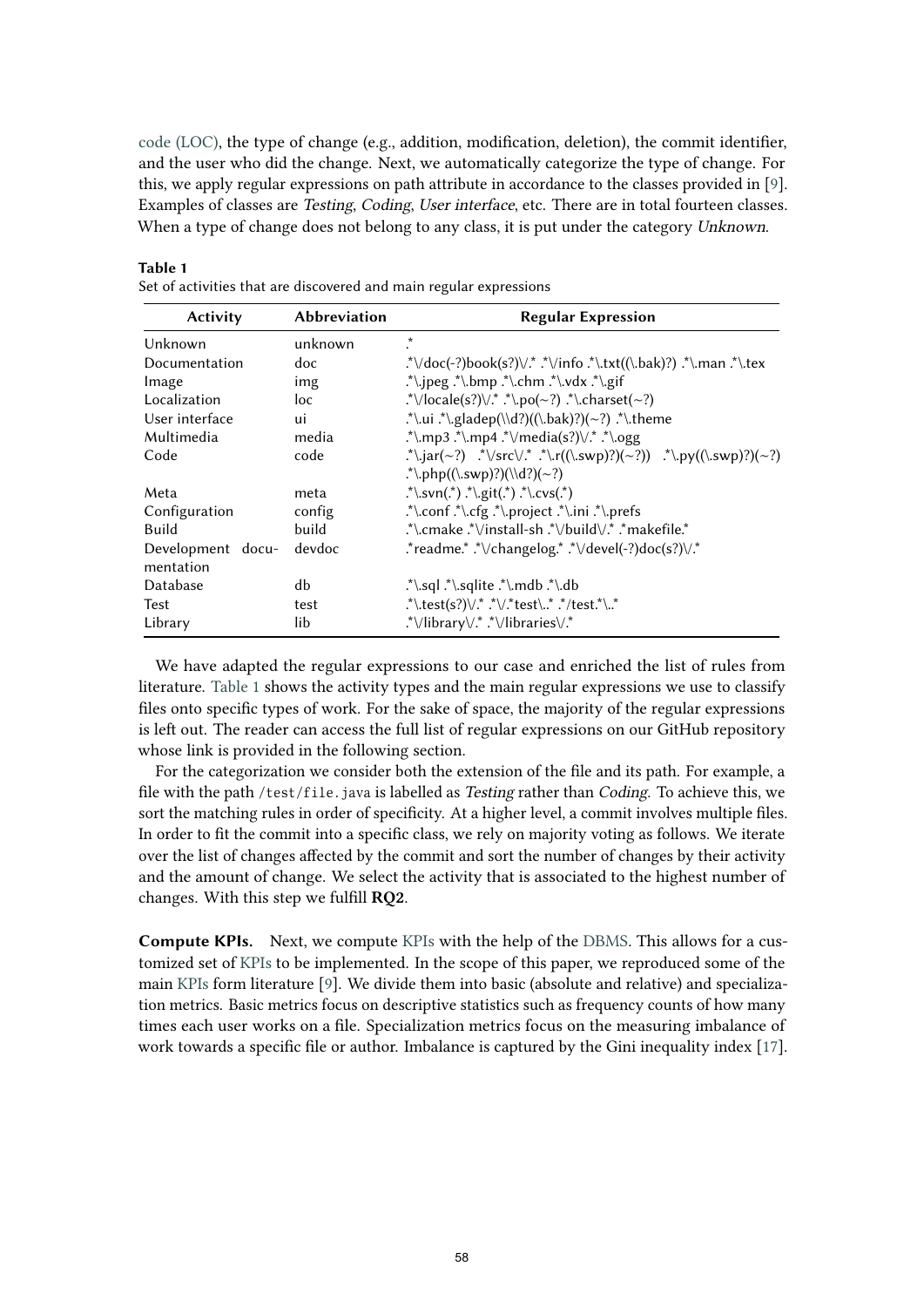**KPI Description Calculation** [PW](#page-9-0) [\(](#page-9-0)absolute) project workload  $\sum_{t \in T, u \in U} UTW(t, u)$ <br>TW (t) workload of a specific activity  $\sum_{u \in U} UTW(t, u)$ [TW](#page-9-0) [\(](#page-9-0)t) workload of a specific activity  $\sum_{u \in U} U$ <br>NAP number of authors in the project  $\sum_{u \in U} U$ [NAP](#page-9-0) number of authors in the project ∑⊆∈№<br>NTP number of activities in the project number of activities in the project  $\sum_{t \in T} j$ [PIS](#page-9-0) specialization of user involvement the ac-<br>tivities of the project spectral zation of user involvement the ac  $Gini_{t_k \in T}(\sum_{u \in U} UTI(u, t_k))$ [RPIS](#page-9-0) specialization of relative user involvement over the activities of the project  $\sum_{u\in U} UTI(u,t_k)$  $\frac{N}{NAP}$ [RPWS](#page-9-0) specialization of relative workload across all activities in the project  $\sum_{u \in U} UTW(u,t_k)$  $\frac{1}{TW}$ <sup>)</sup>

<span id="page-5-0"></span>**Table 2** [KPIs](#page-9-0) computation details

We implemented the following basic project metrics: [project workload \(PW\),](#page-9-0) [type of change](#page-9-0) [workload \(TW\),](#page-9-0) [number of authors in project \(NAP\),](#page-9-0) [number of types of work in project \(NTP\).](#page-9-0) Furthermore, we also implemented the following specialization metrics: [specialization of author](#page-9-0) [in each activity type \(PIS\),](#page-9-0) [specialization of relative author in each activity type \(RPIS\),](#page-9-0) and [specialization of relative project workload \(RPWS\).](#page-9-0)

Let  $U$  be the set of all unique users in the project,  $T$  the set of all activities in the project. Files that were edited in the context of a commit can be associated to a user  $u \in U$  and an activity  $t \in T$  computed as described above. We adapted the definition of [KPIs](#page-9-0) from literature to support the extraction of information about the activity types as follows. As a first step, we redefine the two basic [KPIs](#page-9-0) that are involved in the calculation of all other [KPIs.](#page-9-0) [User–Activity–Workload](#page-9-0) [\(UTW\)](#page-9-0) is the number of files relative to activity  $t$ , a user  $u$  edits over the entire history of the activity. User-Activity-Involvement (UTI) is 1 if a user  $u$  has been involved in (i.e., has edited at least once) a file with activity  $w$ . It is 0 otherwise. Finally, using these definitions, we can present in [Table 2](#page-5-0) how the rest of the [KPIs](#page-9-0) is computed. With this step we fulfill **RQ3**.

**Visualize results.** The last step of our technique deals with the presentation of the results. As our prototype needs to be informative to project managers, we chose to graphically display the results of the previous two steps on a friendly user interface. The user interface takes as input the results of the classification of the activities as well as the set of the computed [KPIs.](#page-9-0) The main goal of the user interface is to show two fundamental aspects of the project at hand. First, it visualizes the evolution of each activity aggregated by customized periods of time (e.g., weeks, months). By doing so, our prototype helps at vizualing the general behaviour as [RUP](#page-9-0) phases. This enables the project manager to compare the ideal project evolution to the actual one. Second, we display the various [KPIs](#page-9-0) in a dashboard (e.g., barchart). Further information, such as the commit identifiers, file names, amount of changes, and users who worked on the files are also made available. This allows the project manager to zoom into specific parts of the project for more detailed analyses. With this step we fulfill **RQ4**.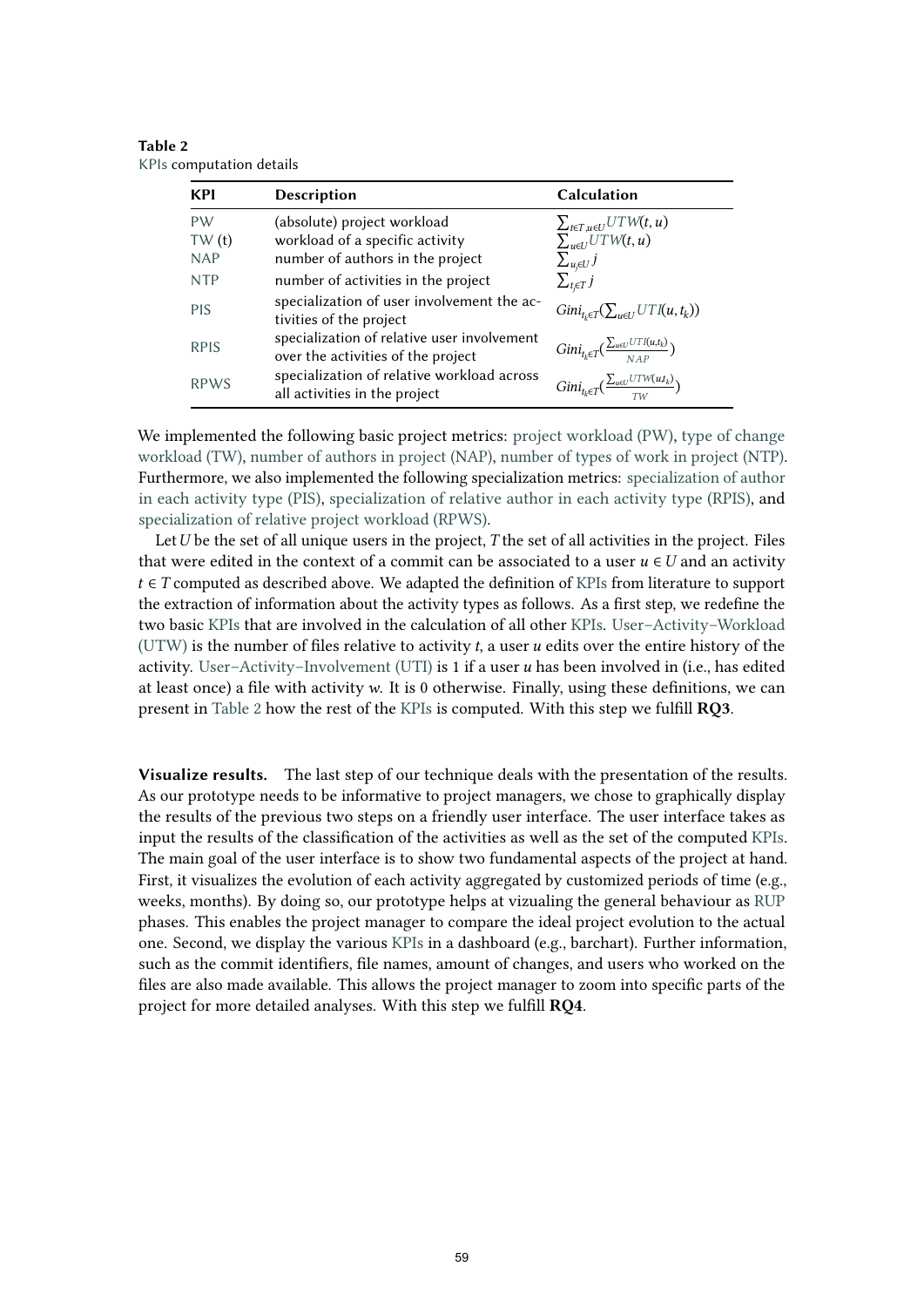# <span id="page-6-0"></span>**4. Preliminary results and discussion**

Our prototype is named ActiVCS and is available as open source on GitHub [\(https://github.com/](https://github.com/PaulKner/ActiVCS) [PaulKner/ActiVCS\)](https://github.com/PaulKner/ActiVCS).

**Visualization of projects.** [Figure 1](#page-6-1) shows one output of our prototype. This visualization plots the evolution of the automatically extracted activities *code* and *test*. This visualization is part of a UI that shows several other properties. The domain expert can execute a number of further actions. These actions are the following: *i)* load an event log; *ii)* save an event log for reuse and avoid parsing it anew; *iii)* get help information; *iv)* change granularity of the timeline by choosing to display data daily, weekly or monthly; *v)* change data series on X-axis between commit-level and file-level; and *vi)* four buttons to change size and type of the plots. The plots shown in the frame illustrate the evolution of the identified types of work over time. The user can choose between having this information on commit- or file-level.

<span id="page-6-1"></span>

**Figure 1:** Zoom on the Code and Test types of work from the ok project

It is possible to interact with each point on the plot shown in the main frame. Depending whether the X-axis is showing the information at commit-level or at file-level, a pop-up menu that summarizes the information related to that point of the plot is shown. [KPIs](#page-9-0) about the overall project are also available. Especially, our tool offers a separate tab in which it is possible to visualize bar-charts based on the values of the KPIs (e.g., what are the actual activities being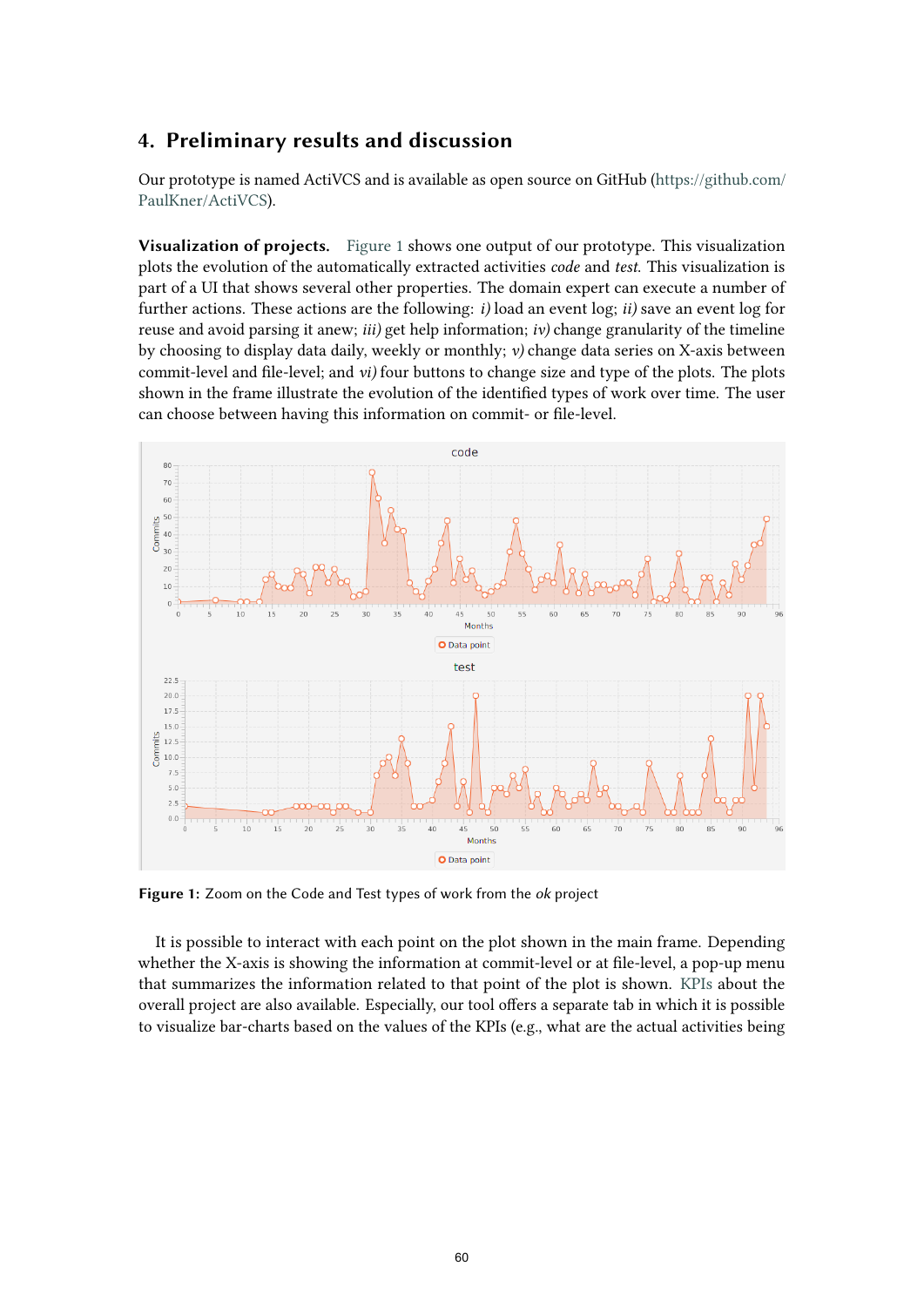done and by how many authors, the size of the project, the GINI index, etc). Further information offered by the tool consists of tabular information about the measures presented in [Section 3.](#page-3-0)

With this information at hand and their knowledge of the domain, the project manager can investigate, for example whether the team is de facto following a specific software methodology.

**Analyses of real-life open-source projects.** We use ActiVCS to analyze real-life open source projects from GitHub. We chose thirteen projects of different size, age, user counts, and programming languages. Selection criteria included having, i) a representative variety in terms of programming language, *ii*) variety in the size, *iii*) at least having two similar projects,  $iv$ ) highly active versus inactive, and v) fast versus slow growing projects.

This resulted in the following projects. MPAndroidChart (MP is a visualization library for Android platforms. Torque2D (Torque) is a software engine for the development of video games. Openage (openage) is an open source clone of the Age of Empires II engine. Incubator-dubbo (inc) is a RPC (remote procedure call) framework for Java. jekyll is a blog-aware written Ruby that generates websites from user content. *scrapy* is a Python based framework to extract data from 24 websites brew is a software that automatically installs missing packages for MacOS and Linux operating systems. Algorithms  $-$  Java (Java) is a collection of different Java algorithms. Flask (flask) is a lightweight Web Server Gateway Interface (WSGI) web application framework created in Python. Tablesaw is a framework for the transformation and visualization of data, implemented in Java. Okhttp (ok) is an HTTP client for Java and Android. Retrotfit (retro) is another HTTP client for Java and Android. *editor.js (editor)* is a JavaScript based editor software for the creation of documents and the transformation into JSON format.

| <b>Name</b> | <b>COM</b> | PW    | <b>NAP</b> | <b>NTP</b> | <b>PWS</b> | <b>PIS</b> | C     | D     | т        | U    |
|-------------|------------|-------|------------|------------|------------|------------|-------|-------|----------|------|
| MP          | 2012       | 8552  | 86         | 8          | 0.8        | 0.5        | 7352  | 53    | 24       | 351  |
| Torque      | 970        | 7978  | 46         | 9          | 0.75       | 0.34       | 5410  | 134   | 241      | 1561 |
| openage     | 3136       | 10529 | 168        | 9          | 0.74       | 0.5        | 7697  | 596   | 366      | 1126 |
| inc         | 3308       | 31667 | 240        | 8          | 0.69       | 0.58       | 16116 | 6     | 8232     | 164  |
| jekyll      | 10388      | 14369 | 1028       | 9          | 0.69       | 0.6        | 4085  | 1384  | 1492     | 7001 |
| scrapy      | 7045       | 15014 | 409        | 9          | 0.68       | 0.57       | 7995  | 612   | 2784     | 525  |
| brew        | 18410      | 35299 | 815        | 6          | 0.65       | 0.46       | 23087 | 1276  | 7348     | 3161 |
| Java        | 755        | 902   | 175        | 5          | 0.65       | 0.58       | 636   | 5     |          | 203  |
| flask       | 3505       | 5679  | 623        | 10         | 0.65       | 0.65       | 1950  | 206   | 1027     | 481  |
| tablesaw    | 1893       | 23700 | 39         | 7          | 0.63       | 0.39       | 8779  | 11149 | 2188     | 652  |
| ok          | 3826       | 11567 | 245        | 7          | 0.63       | 0.51       | 5837  | 225   | 3348     | 260  |
| retro       | 1721       | 5168  | 173        | 7          | 0.6        | 0.43       | 2467  | 69    | 1039     | 103  |
| editor      | 494        | 2337  | 27         | 7          | 0.56       | 0.24       | 927   | 314   | $\theta$ | 814  |

<span id="page-7-0"></span>**Table 3**

| KPIs giving insights on real-life projects. |  |
|---------------------------------------------|--|
|---------------------------------------------|--|

[Table 3](#page-7-0) shows the KPIs resulting from these projects. Columns contain the following information: number of commits (COM), [project workload \(PW\),](#page-9-0) [type of change workload \(TW\),](#page-9-0) [number](#page-9-0) [of authors in project \(NAP\),](#page-9-0) [number of types of work in project \(NTP\),](#page-9-0) [specialization of project](#page-9-0) [workload \(PWS\),](#page-9-0) [specialization of author in each activity type \(PIS\),](#page-9-0) code (C) , documentation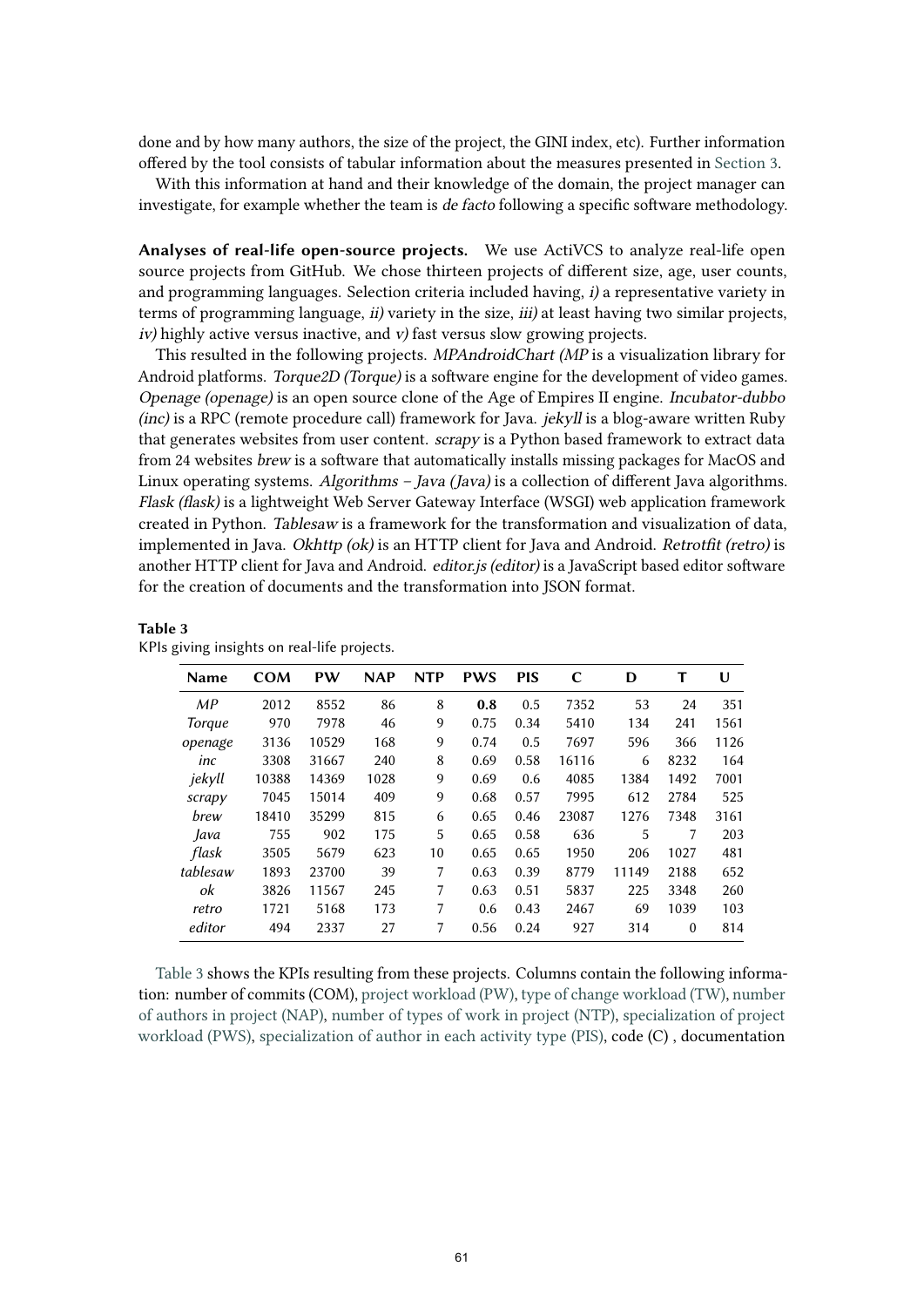(D) , testing (T) and unknown (U). Entries have been sorted by the [specialization of project](#page-9-0) [workload \(PWS\).](#page-9-0) This means that, for instance, resources of project MP are highly occupied. Therefore, load balancing should be considered if the managers want to improve the capacity of the team to handle new tasks in the near future.

Finally, the types of work code (C), documentation (D), testing (T) and unknown (U) that are displayed in the table make up the most frequently identified types that were detected with ActiVCS. As expected from software development processes, the main workload in most analyzed projects were coding activities. One exception to this observation is the jekyll project. ActiVCS has detected 7001 file changes with an unknown type within the Ruby software application. Projects like these would provide a solid basis for the identification of additional file types. The total amount of workload that was captured across all projects is 172761. The number of file changes which could not be classified by ActiVCS and were marked as unknown is 16402. This represents 9,49% of the total workload. Excluding the jekyll project from the analysis would reduce this margin to 5,94%. Many of the identified projects neglect the creation of documentation. All of the analyzed projects with a workload value for coding activities of 8000 and more also have a noticeable amount of registered testing activities. This could refer to the fact that large software development processes have a need for automated test activities which must be frequently updated.

**Discussion.** ActiVCS can be used as a tool for checking conformance to existing development methodologies. [Figure 1](#page-6-1) shows a screenshot of the types of work Code and Test, taken from the ok project, described previously. A project manager can now check that work of the type Code and Test was consistently done throughout the lifetime of the project. Moreover, it is possible to observe that Code and Test were active together most of the time, with Code starting earlier. A typical development methodology that presents such pattern is *agile*.

This might confirm that the de facto software development method corresponds with what the enterprise has decided. Alternatively, the enterprise might be following a Waterfall development model. In that case, this pattern may point at a lack of control on the project. The managers can use their domain knowledge along with the provided *factual* information for better decision making.

### <span id="page-8-0"></span>**5. Conclusion**

This paper provides an artifact for analyzing event logs from [VCS.](#page-9-0) Our tool is able to visualize the type of work that was executed in a software development process. Starting from finegrained changes in the different versions of files, it allows to understand what activity was done and when. It also provides important KPIs, such as the effort distribution. These features are important for managers to understand whether the project is deviating from target goals, and in case take corrective actions.

In the future, we will integrate the ActiVCS tool with the Gantt chart miner from [\[1\]](#page-9-17). This would offer to the project manager complementary views on the current status of the project. We plan to conduct user studies with managers in order to receive more feedback from domain experts. Finally, we have already conducted a study on selecting [KPIs](#page-9-0) for software development